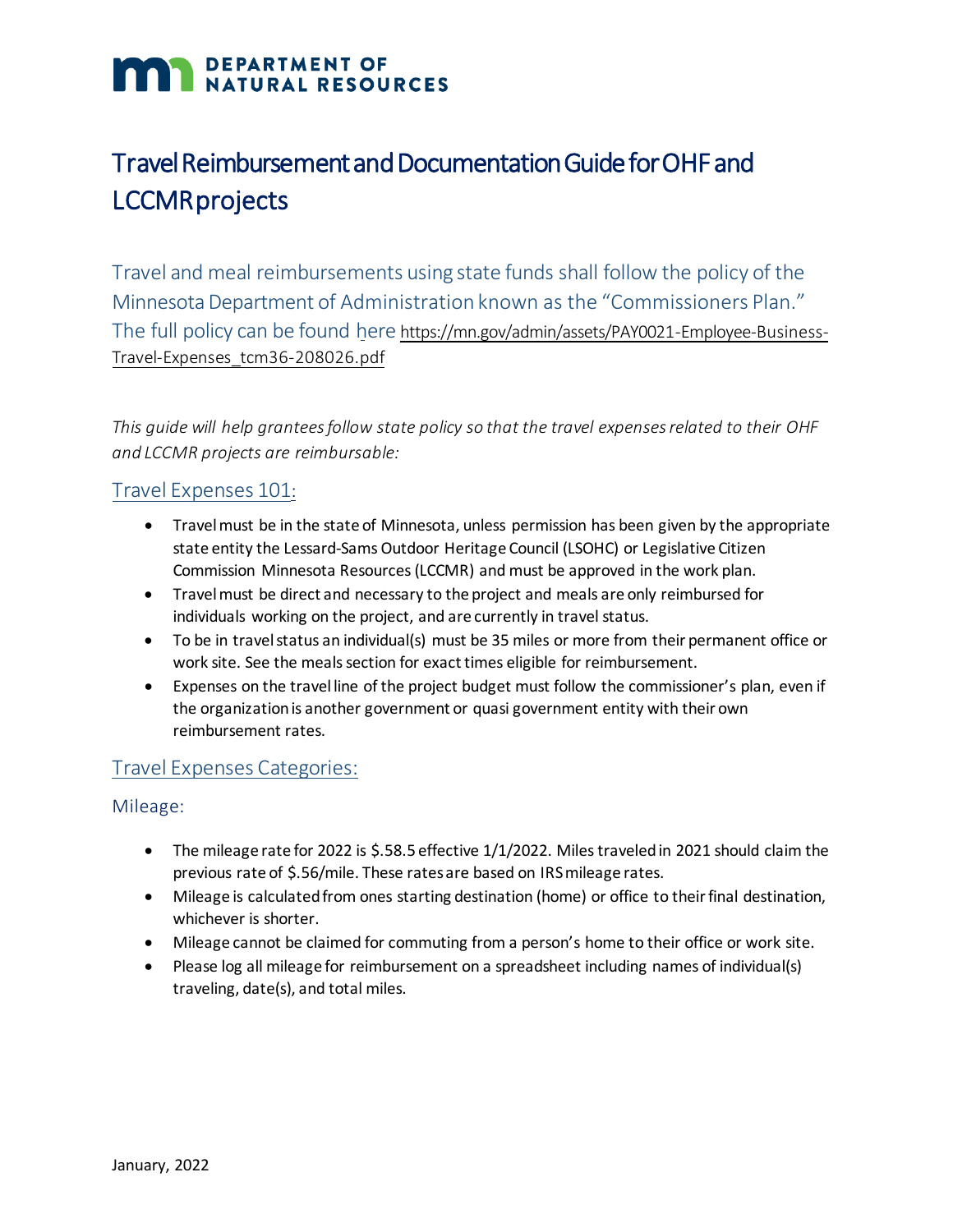# **MAN DEPARTMENT OF NATURAL RESOURCES**

#### Lodging:

- good judgment in incurring lodging costs and that charges are reasonable and consistent with • Hotel, motel, or other accommodations will be reimbursed provided that grantees exercise the facilities available.
- either the lodging receipt or a separate spreadsheet with complete names and dates. • When seeking lodging reimbursement please make sure the name of the individual(s) are on
- receipts, for example, mini bar charges. • Reimbursement requests should not include any ineligible expenses listed on the lodging

#### Meals:

- The current meal reimbursement allowable amount:
	- a. Breakfast \$9
		- temporary or permanent work location before 6:00 a.m. or is away from home i. Breakfast reimbursements may be claimed if the employee leaves his/her overnight.
	- b. Lunch \$11
		- i. Lunch reimbursements may be claimed if the employee is in travel status more than thirty-five (35) miles away from his/her temporary or permanent work location or is away from home overnight.
	- c. Dinner \$16
		- i. Dinner reimbursements may be claimed only if the employee is away from his/her temporary or permanent work location until after 7:00 p.m. or is away from home overnight.
- • Only those individuals who are direct and necessary to the project and are in travel status can have meals reimbursed.
- • Meal reimbursement receipts must be itemized by item, receipts showing only the total amount, such as a credit card receipt, are not acceptable.
- • Photocopies of receipts are acceptable, as long as all the date(s), individual items, and totals are clear and easy to read.
- • If a single receipt for multiple people is submitted, please include the names of the individuals either on the receipt or on a separate spreadsheet relating to the meal receipts.
- • If you are in travel status and you choose to buy groceries at a store, please document who is eating the food and what subsequent meals is the food to cover, as to not go over the limit on a per meal basis.
- • If your meal receipt is over the maximum meal reimbursement rate, we will only reimburse up to the maximum amount, (but a full receipt is still required.)
- ineligible items (like a liquor tax.) • Taxes and reasonable gratuity are eligible for reimbursement, less any additional taxes for
- • If you are in travel status for sequential meals, you are allowed to bundle your meal receipts, and be reimbursed for the total amount not to exceed the total amount of the rate for meals combined.